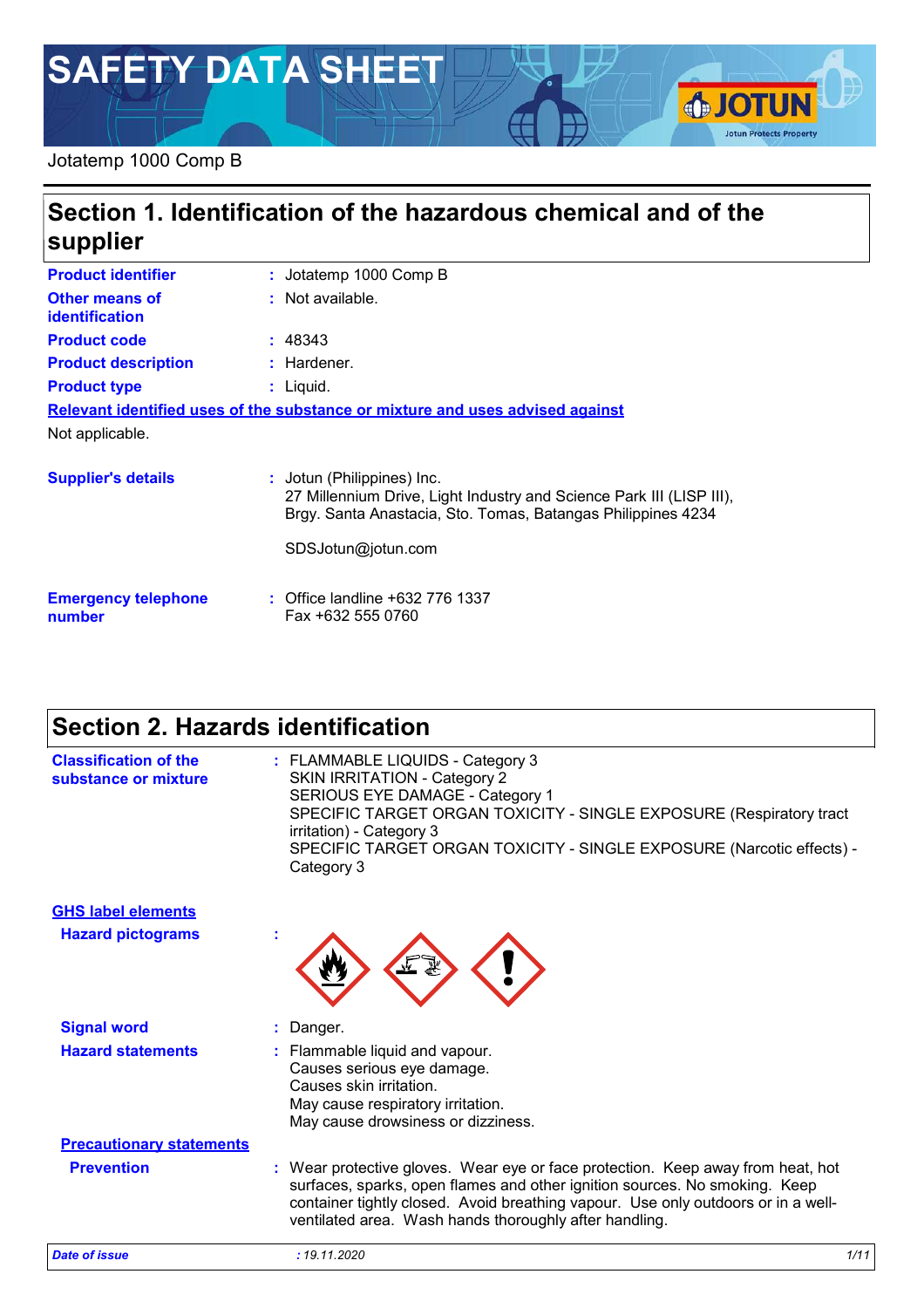### **Section 2. Hazards identification**

| <b>Response</b>                                                             | : IF INHALED: Remove victim to fresh air and keep at rest in a position comfortable<br>for breathing. Call a POISON CENTER or physician if you feel unwell. IF ON SKIN:<br>Wash with plenty of soap and water. Take off contaminated clothing. Wash<br>contaminated clothing before reuse. If skin irritation occurs: Get medical attention.<br>IF IN EYES: Rinse cautiously with water for several minutes. Remove contact<br>lenses, if present and easy to do. Continue rinsing. Immediately call a POISON<br>CENTER or physician. |
|-----------------------------------------------------------------------------|---------------------------------------------------------------------------------------------------------------------------------------------------------------------------------------------------------------------------------------------------------------------------------------------------------------------------------------------------------------------------------------------------------------------------------------------------------------------------------------------------------------------------------------|
| <b>Storage</b>                                                              | : Store locked up. Store in a well-ventilated place. Keep cool.                                                                                                                                                                                                                                                                                                                                                                                                                                                                       |
| <b>Disposal</b>                                                             | : Dispose of contents and container in accordance with all local, regional, national<br>and international regulations.                                                                                                                                                                                                                                                                                                                                                                                                                |
| <b>Other hazards which do not : None known.</b><br>result in classification |                                                                                                                                                                                                                                                                                                                                                                                                                                                                                                                                       |

### **Section 3. Composition and information of the ingredients of the hazardous chemical**

| Substance/mixture     | : Mixture        |
|-----------------------|------------------|
| <b>Other means of</b> | : Not available. |
| <b>identification</b> |                  |

#### **CAS number/other identifiers**

| <b>CAS number</b>      | : Not applicable. |
|------------------------|-------------------|
| <b>EC</b> number       | : Mixture.        |
| <b>Product code</b>    | : 48343           |
| <b>Ingradiant nama</b> |                   |

| <b>Ingredient name</b>       | $\frac{9}{6}$ | <b>CAS number</b> |
|------------------------------|---------------|-------------------|
| titanium tetrabutanolate     | ≥90           | 5593-70-4         |
| titanium tetraisopropanolate | ≤3            | 546-68-9          |

**There are no additional ingredients present which, within the current knowledge of the supplier and in the concentrations applicable, are classified as hazardous to health or the environment and hence require reporting in this section.**

**Occupational exposure limits, if available, are listed in Section 8.**

### **Section 4. First aid measures**

#### **Description of necessary first aid measures**

| <b>Eye contact</b> | : Get medical attention immediately. Call a poison center or physician. Immediately<br>flush eyes with plenty of water, occasionally lifting the upper and lower eyelids.<br>Check for and remove any contact lenses. Continue to rinse for at least 10 minutes.<br>Chemical burns must be treated promptly by a physician.                                                                                                                                                                                                                                                                                                                                                                                                           |
|--------------------|---------------------------------------------------------------------------------------------------------------------------------------------------------------------------------------------------------------------------------------------------------------------------------------------------------------------------------------------------------------------------------------------------------------------------------------------------------------------------------------------------------------------------------------------------------------------------------------------------------------------------------------------------------------------------------------------------------------------------------------|
| <b>Inhalation</b>  | : Get medical attention immediately. Call a poison center or physician. Remove<br>victim to fresh air and keep at rest in a position comfortable for breathing. If it is<br>suspected that fumes are still present, the rescuer should wear an appropriate mask<br>or self-contained breathing apparatus. If not breathing, if breathing is irregular or if<br>respiratory arrest occurs, provide artificial respiration or oxygen by trained personnel.<br>It may be dangerous to the person providing aid to give mouth-to-mouth<br>resuscitation. If unconscious, place in recovery position and get medical attention<br>immediately. Maintain an open airway. Loosen tight clothing such as a collar, tie,<br>belt or waistband. |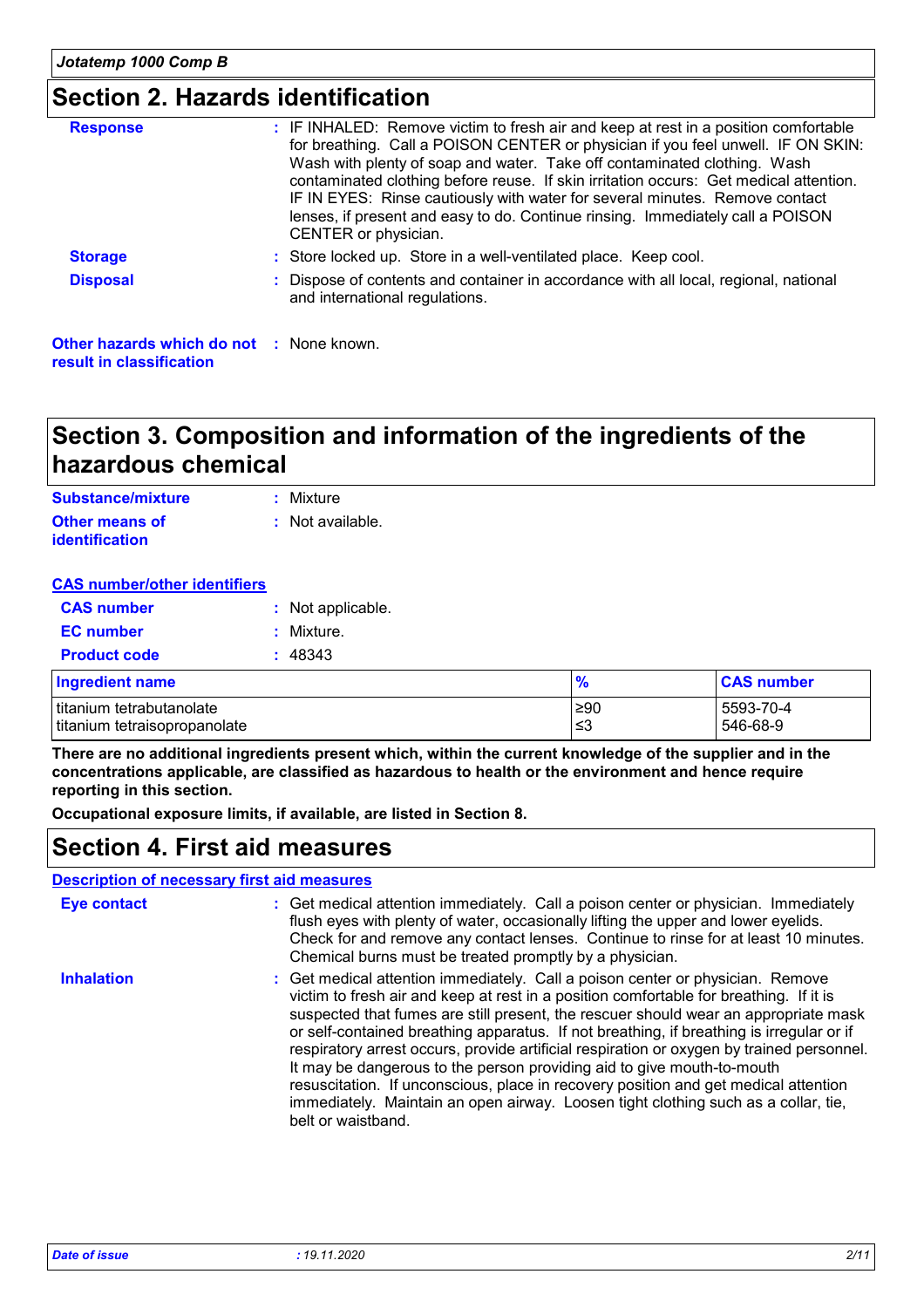### **Section 4. First aid measures**

| <b>Skin contact</b> | : Get medical attention immediately. Call a poison center or physician. Flush<br>contaminated skin with plenty of water. Remove contaminated clothing and shoes.<br>Wash contaminated clothing thoroughly with water before removing it, or wear<br>gloves. Continue to rinse for at least 10 minutes. Chemical burns must be treated<br>promptly by a physician. Wash clothing before reuse. Clean shoes thoroughly<br>before reuse.                                                                                                                                                                                                                                                                                                                                                                                                                                                  |
|---------------------|----------------------------------------------------------------------------------------------------------------------------------------------------------------------------------------------------------------------------------------------------------------------------------------------------------------------------------------------------------------------------------------------------------------------------------------------------------------------------------------------------------------------------------------------------------------------------------------------------------------------------------------------------------------------------------------------------------------------------------------------------------------------------------------------------------------------------------------------------------------------------------------|
| <b>Ingestion</b>    | : Get medical attention immediately. Call a poison center or physician. Wash out<br>mouth with water. Remove dentures if any. Remove victim to fresh air and keep at<br>rest in a position comfortable for breathing. If material has been swallowed and the<br>exposed person is conscious, give small quantities of water to drink. Stop if the<br>exposed person feels sick as vomiting may be dangerous. Do not induce vomiting<br>unless directed to do so by medical personnel. If vomiting occurs, the head should<br>be kept low so that vomit does not enter the lungs. Chemical burns must be treated<br>promptly by a physician. Never give anything by mouth to an unconscious person.<br>If unconscious, place in recovery position and get medical attention immediately.<br>Maintain an open airway. Loosen tight clothing such as a collar, tie, belt or<br>waistband. |

#### **Most important symptoms/effects, acute and delayed**

| <b>Potential acute health effects</b> |                                                                                                                                                                                                                                                                                                                                                    |
|---------------------------------------|----------------------------------------------------------------------------------------------------------------------------------------------------------------------------------------------------------------------------------------------------------------------------------------------------------------------------------------------------|
| <b>Eye contact</b>                    | : Causes serious eye damage.                                                                                                                                                                                                                                                                                                                       |
| <b>Inhalation</b>                     | May cause drowsiness or dizziness. May cause respiratory irritation.                                                                                                                                                                                                                                                                               |
| <b>Skin contact</b>                   | : Causes skin irritation.                                                                                                                                                                                                                                                                                                                          |
| <b>Ingestion</b>                      | : No known significant effects or critical hazards.                                                                                                                                                                                                                                                                                                |
| <b>Over-exposure signs/symptoms</b>   |                                                                                                                                                                                                                                                                                                                                                    |
| <b>Eye contact</b>                    | : Adverse symptoms may include the following:<br>pain<br>watering<br>redness                                                                                                                                                                                                                                                                       |
| <b>Inhalation</b>                     | : Adverse symptoms may include the following:<br>respiratory tract irritation<br>coughing<br>nausea or vomiting<br>headache<br>drowsiness/fatigue<br>dizziness/vertigo<br>unconsciousness                                                                                                                                                          |
| <b>Skin contact</b>                   | : Adverse symptoms may include the following:<br>pain or irritation<br>redness<br>blistering may occur                                                                                                                                                                                                                                             |
| <b>Ingestion</b>                      | : Adverse symptoms may include the following:<br>stomach pains                                                                                                                                                                                                                                                                                     |
|                                       | <b>Indication of immediate medical attention and special treatment needed, if necessary</b>                                                                                                                                                                                                                                                        |
| <b>Notes to physician</b>             | : Treat symptomatically. Contact poison treatment specialist immediately if large<br>quantities have been ingested or inhaled.                                                                                                                                                                                                                     |
| <b>Specific treatments</b>            | : No specific treatment.                                                                                                                                                                                                                                                                                                                           |
| <b>Protection of first-aiders</b>     | : No action shall be taken involving any personal risk or without suitable training. If it<br>is suspected that fumes are still present, the rescuer should wear an appropriate<br>mask or self-contained breathing apparatus. It may be dangerous to the person<br>providing aid to give mouth-to-mouth resuscitation. Wash contaminated clothing |

thoroughly with water before removing it, or wear gloves.

#### **See toxicological information (Section 11)**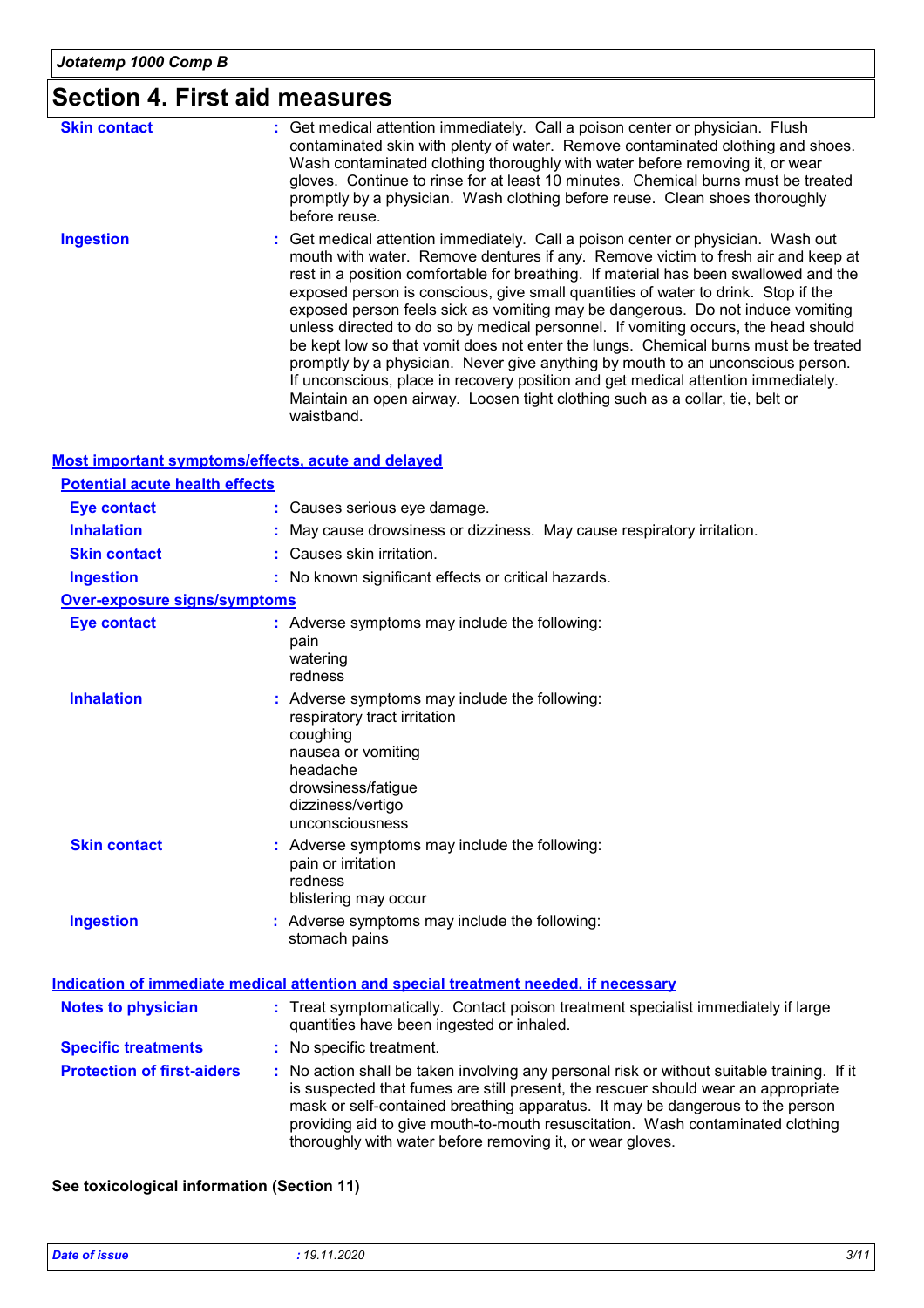## **Section 5. Firefighting measures**

| <b>Extinguishing media</b>                               |                                                                                                                                                                                                                                                                                                                               |
|----------------------------------------------------------|-------------------------------------------------------------------------------------------------------------------------------------------------------------------------------------------------------------------------------------------------------------------------------------------------------------------------------|
| <b>Suitable extinguishing</b><br>media                   | : Use dry chemical, $CO2$ , water spray (fog) or foam.                                                                                                                                                                                                                                                                        |
| <b>Unsuitable extinguishing</b><br>media                 | : Do not use water jet.                                                                                                                                                                                                                                                                                                       |
| <b>Specific hazards arising</b><br>from the chemical     | : Flammable liquid and vapour. Runoff to sewer may create fire or explosion hazard.<br>In a fire or if heated, a pressure increase will occur and the container may burst, with<br>the risk of a subsequent explosion.                                                                                                        |
| <b>Hazardous thermal</b><br>decomposition products       | : Decomposition products may include the following materials:<br>carbon dioxide<br>carbon monoxide<br>metal oxide/oxides                                                                                                                                                                                                      |
| <b>Special protective actions</b><br>for fire-fighters   | : Promptly isolate the scene by removing all persons from the vicinity of the incident if<br>there is a fire. No action shall be taken involving any personal risk or without<br>suitable training. Move containers from fire area if this can be done without risk.<br>Use water spray to keep fire-exposed containers cool. |
| <b>Special protective</b><br>equipment for fire-fighters | : Fire-fighters should wear appropriate protective equipment and self-contained<br>breathing apparatus (SCBA) with a full face-piece operated in positive pressure<br>mode.                                                                                                                                                   |

### **Section 6. Accidental release measures**

|                                                             | <b>Personal precautions, protective equipment and emergency procedures</b>                                                                                                                                                                                                                                                                                                                                                                                                                                                                                                                                                                                                                                                                                              |
|-------------------------------------------------------------|-------------------------------------------------------------------------------------------------------------------------------------------------------------------------------------------------------------------------------------------------------------------------------------------------------------------------------------------------------------------------------------------------------------------------------------------------------------------------------------------------------------------------------------------------------------------------------------------------------------------------------------------------------------------------------------------------------------------------------------------------------------------------|
| For non-emergency<br>personnel                              | : No action shall be taken involving any personal risk or without suitable training.<br>Evacuate surrounding areas. Keep unnecessary and unprotected personnel from<br>entering. Do not touch or walk through spilt material. Shut off all ignition sources.<br>No flares, smoking or flames in hazard area. Do not breathe vapour or mist.<br>Provide adequate ventilation. Wear appropriate respirator when ventilation is<br>inadequate. Put on appropriate personal protective equipment.                                                                                                                                                                                                                                                                           |
| For emergency responders                                    | If specialised clothing is required to deal with the spillage, take note of any<br>÷<br>information in Section 8 on suitable and unsuitable materials. See also the<br>information in "For non-emergency personnel".                                                                                                                                                                                                                                                                                                                                                                                                                                                                                                                                                    |
| <b>Environmental precautions</b>                            | : Avoid dispersal of spilt material and runoff and contact with soil, waterways, drains<br>and sewers. Inform the relevant authorities if the product has caused environmental<br>pollution (sewers, waterways, soil or air).                                                                                                                                                                                                                                                                                                                                                                                                                                                                                                                                           |
| <b>Methods and material for containment and cleaning up</b> |                                                                                                                                                                                                                                                                                                                                                                                                                                                                                                                                                                                                                                                                                                                                                                         |
| <b>Small spill</b>                                          | : Stop leak if without risk. Move containers from spill area. Use spark-proof tools and<br>explosion-proof equipment. Dilute with water and mop up if water-soluble.<br>Alternatively, or if water-insoluble, absorb with an inert dry material and place in an<br>appropriate waste disposal container. Dispose of via a licensed waste disposal<br>contractor.                                                                                                                                                                                                                                                                                                                                                                                                        |
| <b>Large spill</b>                                          | : Stop leak if without risk. Move containers from spill area. Use spark-proof tools and<br>explosion-proof equipment. Approach the release from upwind. Prevent entry into<br>sewers, water courses, basements or confined areas. Wash spillages into an<br>effluent treatment plant or proceed as follows. Contain and collect spillage with non-<br>combustible, absorbent material e.g. sand, earth, vermiculite or diatomaceous earth<br>and place in container for disposal according to local regulations (see Section 13).<br>Dispose of via a licensed waste disposal contractor. Contaminated absorbent<br>material may pose the same hazard as the spilt product. Note: see Section 1 for<br>emergency contact information and Section 13 for waste disposal. |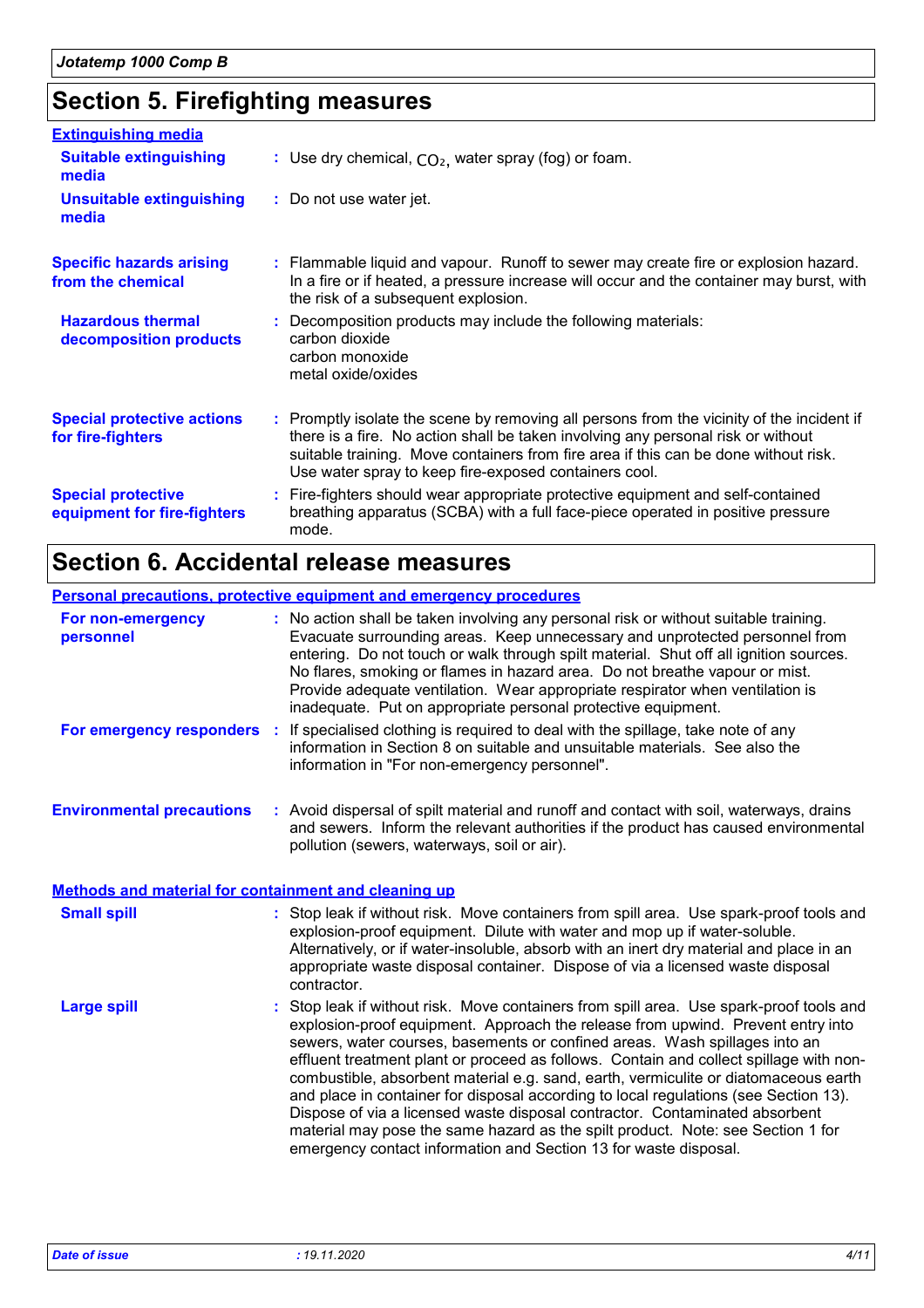## **Section 7. Handling and storage**

| <b>Precautions for safe handling</b>                                      |                                                                                                                                                                                                                                                                                                                                                                                                                                                                                                                                                                                                                                                                                                                                                                                                                                                              |
|---------------------------------------------------------------------------|--------------------------------------------------------------------------------------------------------------------------------------------------------------------------------------------------------------------------------------------------------------------------------------------------------------------------------------------------------------------------------------------------------------------------------------------------------------------------------------------------------------------------------------------------------------------------------------------------------------------------------------------------------------------------------------------------------------------------------------------------------------------------------------------------------------------------------------------------------------|
| <b>Protective measures</b>                                                | : Put on appropriate personal protective equipment (see Section 8). Do not get in<br>eyes or on skin or clothing. Do not breathe vapour or mist. Do not ingest. Use only<br>with adequate ventilation. Wear appropriate respirator when ventilation is<br>inadequate. Do not enter storage areas and confined spaces unless adequately<br>ventilated. Keep in the original container or an approved alternative made from a<br>compatible material, kept tightly closed when not in use. Store and use away from<br>heat, sparks, open flame or any other ignition source. Use explosion-proof electrical<br>(ventilating, lighting and material handling) equipment. Use only non-sparking tools.<br>Take precautionary measures against electrostatic discharges. Empty containers<br>retain product residue and can be hazardous. Do not reuse container. |
| <b>Advice on general</b><br>occupational hygiene                          | : Eating, drinking and smoking should be prohibited in areas where this material is<br>handled, stored and processed. Workers should wash hands and face before<br>eating, drinking and smoking. Remove contaminated clothing and protective<br>equipment before entering eating areas. See also Section 8 for additional<br>information on hygiene measures.                                                                                                                                                                                                                                                                                                                                                                                                                                                                                                |
| <b>Conditions for safe storage,</b><br>including any<br>incompatibilities | Store in accordance with local regulations. Store in a segregated and approved<br>area. Store in original container protected from direct sunlight in a dry, cool and well-<br>ventilated area, away from incompatible materials (see Section 10) and food and<br>drink. Store locked up. Eliminate all ignition sources. Separate from oxidizing<br>materials. Keep container tightly closed and sealed until ready for use. Containers<br>that have been opened must be carefully resealed and kept upright to prevent<br>leakage. Do not store in unlabelled containers. Use appropriate containment to<br>avoid environmental contamination. See Section 10 for incompatible materials<br>before handling or use.                                                                                                                                        |

## **Section 8. Exposure controls/personal protection**

| <b>Control parameters</b><br><b>Occupational exposure limits</b><br>None. |                                                                                                                                                                                                                                                                                                                                                                                                                                              |
|---------------------------------------------------------------------------|----------------------------------------------------------------------------------------------------------------------------------------------------------------------------------------------------------------------------------------------------------------------------------------------------------------------------------------------------------------------------------------------------------------------------------------------|
|                                                                           |                                                                                                                                                                                                                                                                                                                                                                                                                                              |
| <b>Appropriate engineering</b><br>controls                                | : Use only with adequate ventilation. Use process enclosures, local exhaust<br>ventilation or other engineering controls to keep worker exposure to airborne<br>contaminants below any recommended or statutory limits. The engineering controls<br>also need to keep gas, vapour or dust concentrations below any lower explosive<br>limits. Use explosion-proof ventilation equipment.                                                     |
| <b>Environmental exposure</b><br>controls                                 | : Emissions from ventilation or work process equipment should be checked to ensure<br>they comply with the requirements of environmental protection legislation. In some<br>cases, fume scrubbers, filters or engineering modifications to the process<br>equipment will be necessary to reduce emissions to acceptable levels.                                                                                                              |
| <b>Individual protection measures</b>                                     |                                                                                                                                                                                                                                                                                                                                                                                                                                              |
| <b>Hygiene measures</b>                                                   | : Wash hands, forearms and face thoroughly after handling chemical products, before<br>eating, smoking and using the lavatory and at the end of the working period.<br>Appropriate techniques should be used to remove potentially contaminated clothing.<br>Wash contaminated clothing before reusing. Ensure that eyewash stations and<br>safety showers are close to the workstation location.                                            |
| <b>Eye/face protection</b>                                                | : Safety eyewear complying to EN 166 should be used when a risk assessment<br>indicates this is necessary to avoid exposure to liquid splashes, mists, gases or<br>dusts. If contact is possible, the following protection should be worn, unless the<br>assessment indicates a higher degree of protection: chemical splash goggles and/<br>or face shield. If inhalation hazards exist, a full-face respirator may be required<br>instead. |
| <b>Skin protection</b>                                                    |                                                                                                                                                                                                                                                                                                                                                                                                                                              |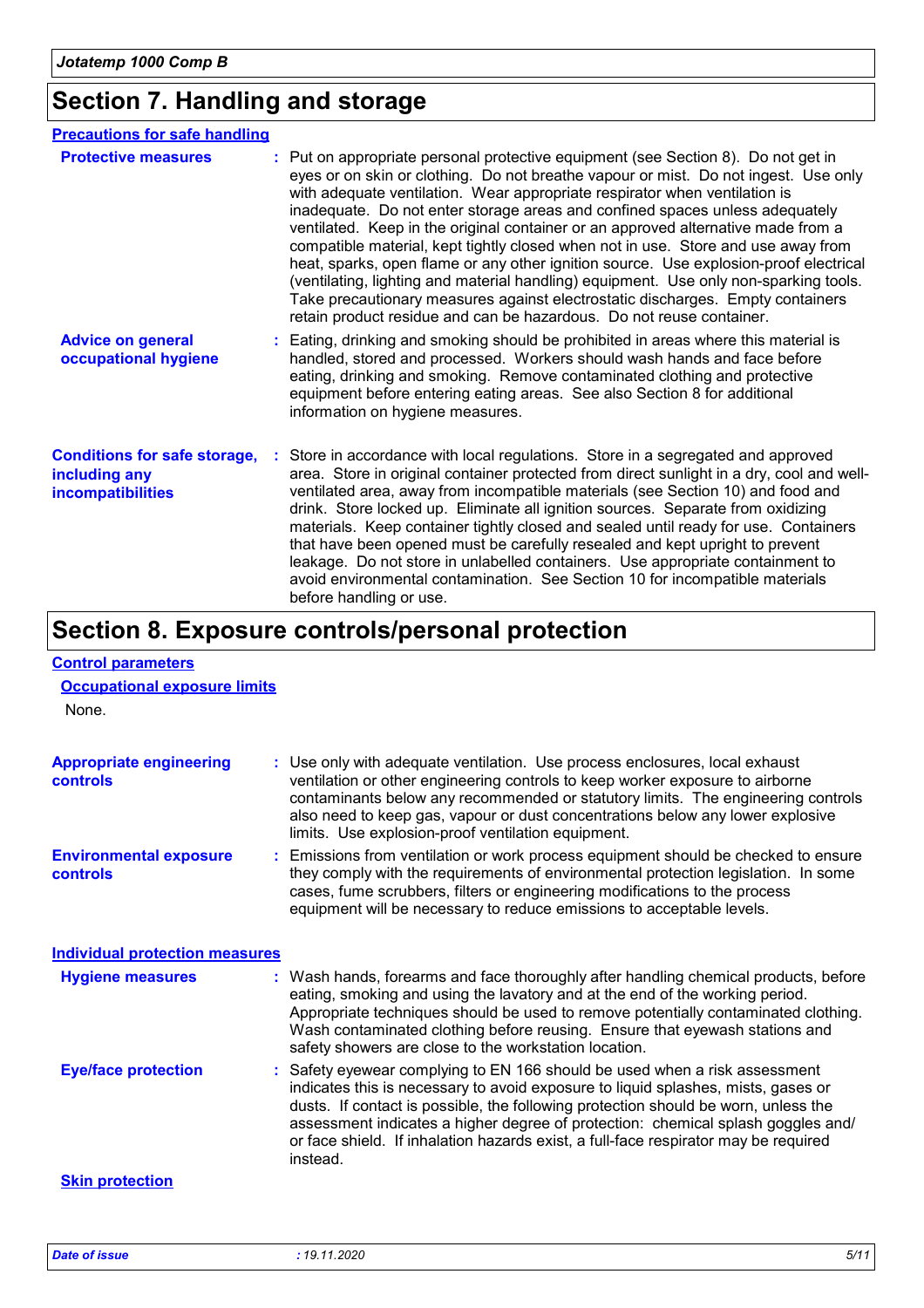### **Section 8. Exposure controls/personal protection**

| <b>Hand protection</b>        | : Chemical-resistant, impervious gloves complying with an approved standard should<br>be worn at all times when handling chemical products if a risk assessment indicates<br>this is necessary. Considering the parameters specified by the glove manufacturer,<br>check during use that the gloves are still retaining their protective properties. It<br>should be noted that the time to breakthrough for any glove material may be<br>different for different glove manufacturers. In the case of mixtures, consisting of<br>several substances, the protection time of the gloves cannot be accurately<br>estimated. |
|-------------------------------|---------------------------------------------------------------------------------------------------------------------------------------------------------------------------------------------------------------------------------------------------------------------------------------------------------------------------------------------------------------------------------------------------------------------------------------------------------------------------------------------------------------------------------------------------------------------------------------------------------------------------|
|                               | There is no one glove material or combination of materials that will give unlimited<br>resistance to any individual or combination of chemicals.<br>The breakthrough time must be greater than the end use time of the product.<br>The instructions and information provided by the glove manufacturer on use,<br>storage, maintenance and replacement must be followed.<br>Gloves should be replaced regularly and if there is any sign of damage to the glove                                                                                                                                                           |
|                               | material.<br>Always ensure that gloves are free from defects and that they are stored and used<br>correctly.<br>The performance or effectiveness of the glove may be reduced by physical/chemical<br>damage and poor maintenance.                                                                                                                                                                                                                                                                                                                                                                                         |
|                               | Barrier creams may help to protect the exposed areas of the skin but should not be<br>applied once exposure has occurred.<br>Wear suitable gloves tested to EN374.                                                                                                                                                                                                                                                                                                                                                                                                                                                        |
|                               | Recommended, gloves(breakthrough time) > 8 hours: butyl rubber                                                                                                                                                                                                                                                                                                                                                                                                                                                                                                                                                            |
| <b>Body protection</b>        | Personal protective equipment for the body should be selected based on the task<br>being performed and the risks involved and should be approved by a specialist<br>before handling this product. When there is a risk of ignition from static electricity,<br>wear anti-static protective clothing. For the greatest protection from static<br>discharges, clothing should include anti-static overalls, boots and gloves.                                                                                                                                                                                               |
| <b>Other skin protection</b>  | : Appropriate footwear and any additional skin protection measures should be<br>selected based on the task being performed and the risks involved and should be<br>approved by a specialist before handling this product.                                                                                                                                                                                                                                                                                                                                                                                                 |
| <b>Respiratory protection</b> | : If workers are exposed to concentrations above the exposure limit, they must use a<br>respirator according to EN 140. Use respiratory mask with charcoal and dust filter<br>when spraying this product, according to EN 14387(as filter combination A2-P2). In<br>confined spaces, use compressed-air or fresh-air respiratory equipment. When use<br>of roller or brush, consider use of charcoalfilter.                                                                                                                                                                                                               |

## **Section 9. Physical and chemical properties**

| <b>Appearance</b>                               |                                                                                          |
|-------------------------------------------------|------------------------------------------------------------------------------------------|
| <b>Physical state</b>                           | $:$ Liquid.                                                                              |
| <b>Colour</b>                                   | : Various                                                                                |
| <b>Odour</b>                                    | : Characteristic.                                                                        |
| <b>Odour threshold</b>                          | : Not applicable.                                                                        |
| рH                                              | : Not applicable.                                                                        |
| <b>Melting point</b>                            | : Not applicable.                                                                        |
| <b>Boiling point</b>                            | : Lowest known value: $220^{\circ}$ C (428 $^{\circ}$ F) (titanium tetraisopropanolate). |
| <b>Flash point</b>                              | : Closed cup: $40^{\circ}$ C (104 $^{\circ}$ F)                                          |
| <b>Evaporation rate</b>                         | $:$ Not available.                                                                       |
| <b>Flammability (solid, gas)</b>                | : Not applicable.                                                                        |
| Lower and upper explosive<br>(flammable) limits | : Not applicable.                                                                        |
| <b>Vapour pressure</b>                          | : Not available.                                                                         |
| <b>Vapour density</b>                           | $:$ Not available.                                                                       |
| <b>Relative density</b>                         | $: 0.996$ g/cm <sup>3</sup> @ 20<br>$^{\circ}C$                                          |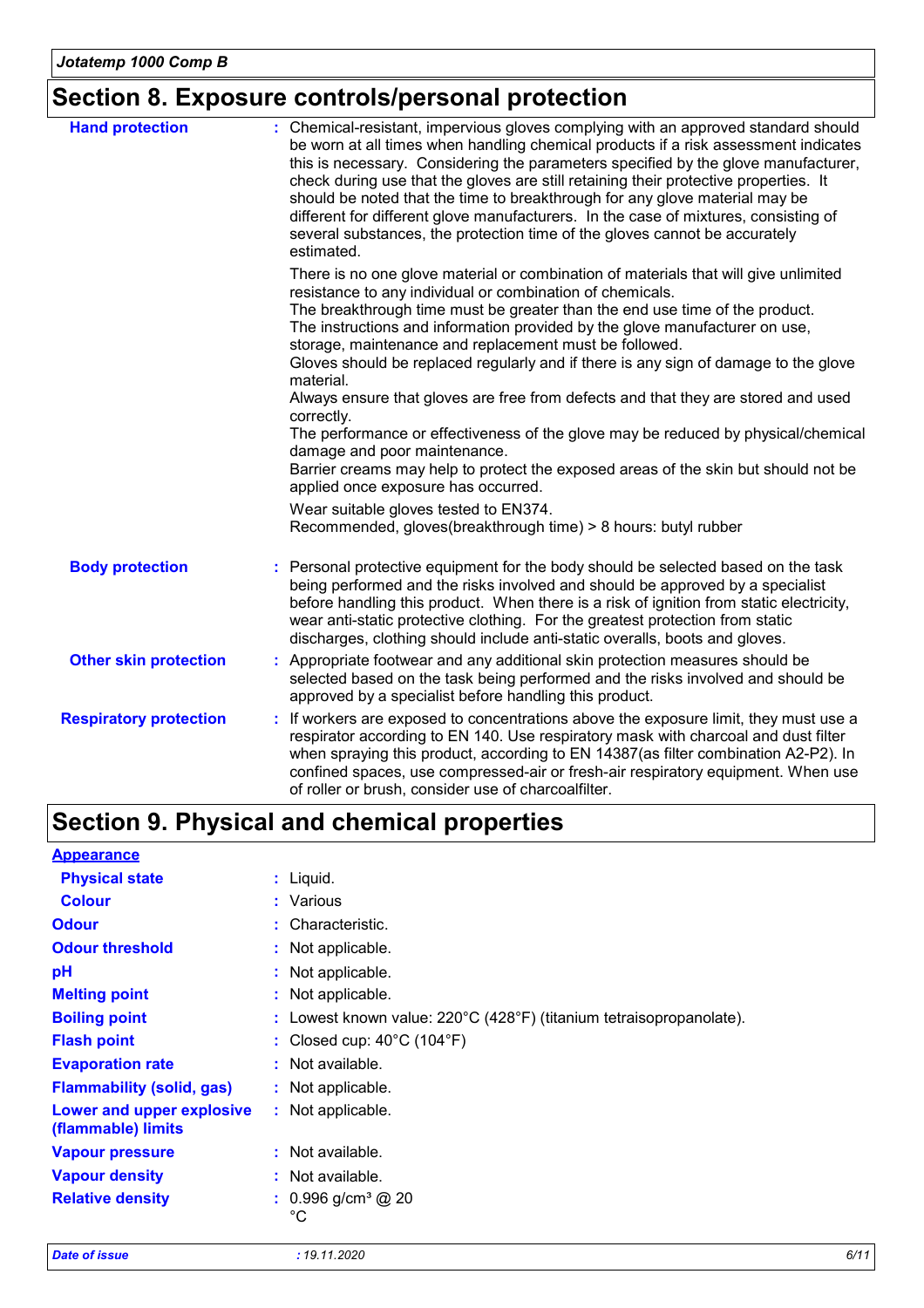### **Section 9. Physical and chemical properties**

| <b>Solubility</b>                                 | : Insoluble in the following materials: cold water and hot water.        |
|---------------------------------------------------|--------------------------------------------------------------------------|
| <b>Partition coefficient: n-</b><br>octanol/water | : Not available.                                                         |
| <b>Auto-ignition temperature</b>                  | : Not available.                                                         |
| <b>Decomposition temperature :</b> Not available. |                                                                          |
| <b>Viscosity</b>                                  | : Kinematic (40°C): >0.205 cm <sup>2</sup> /s (>20.5 mm <sup>2</sup> /s) |

### **Section 10. Stability and reactivity**

| <b>Reactivity</b>                            | : No specific test data related to reactivity available for this product or its ingredients.                                                                                 |
|----------------------------------------------|------------------------------------------------------------------------------------------------------------------------------------------------------------------------------|
| <b>Chemical stability</b>                    | : The product is stable.                                                                                                                                                     |
| <b>Possibility of hazardous</b><br>reactions | : Under normal conditions of storage and use, hazardous reactions will not occur.                                                                                            |
| <b>Conditions to avoid</b>                   | : Avoid all possible sources of ignition (spark or flame). Do not pressurise, cut, weld,<br>braze, solder, drill, grind or expose containers to heat or sources of ignition. |
| Incompatible materials                       | : Reactive or incompatible with the following materials:<br>oxidizing materials                                                                                              |
| <b>Hazardous decomposition</b><br>products   | : Under normal conditions of storage and use, hazardous decomposition products<br>should not be produced.                                                                    |

### **Section 11. Toxicological information**

#### **Information on toxicological effects**

#### **Acute toxicity**

**Irritation/Corrosion**

| <b>Product/ingredient name</b> | <b>⊟Result</b> | <b>Species</b> | <b>Dose</b> | <b>Exposure</b> |
|--------------------------------|----------------|----------------|-------------|-----------------|
| titanium tetrabutanolate       | LD50 Oral      | Rat            | 3122 mg/kg  |                 |

| <b>Product/ingredient name</b> | <b>Result</b>            | <b>Species</b>                     | <b>Score</b> | <b>Exposure</b>            | <b>Observation</b> |
|--------------------------------|--------------------------|------------------------------------|--------------|----------------------------|--------------------|
| titanium tetrabutanolate       | Eyes - Irritant          | Mammal -<br>species<br>unspecified |              |                            |                    |
|                                | Skin - Mild irritant     | Mammal -<br>species<br>unspecified |              |                            |                    |
| titanium tetraisopropanolate   | Eyes - Moderate irritant | Rabbit                             |              | l24 hours 20<br>milligrams | $\blacksquare$     |
|                                | Skin - Mild irritant     | Rabbit                             |              | 24 hours 500<br>milligrams |                    |
|                                | Eyes - Mild irritant     | Mammal -<br>species<br>unspecified |              |                            |                    |

#### **Sensitisation**

Not available.

#### **Mutagenicity**

Not available.

#### **Carcinogenicity**

Not available.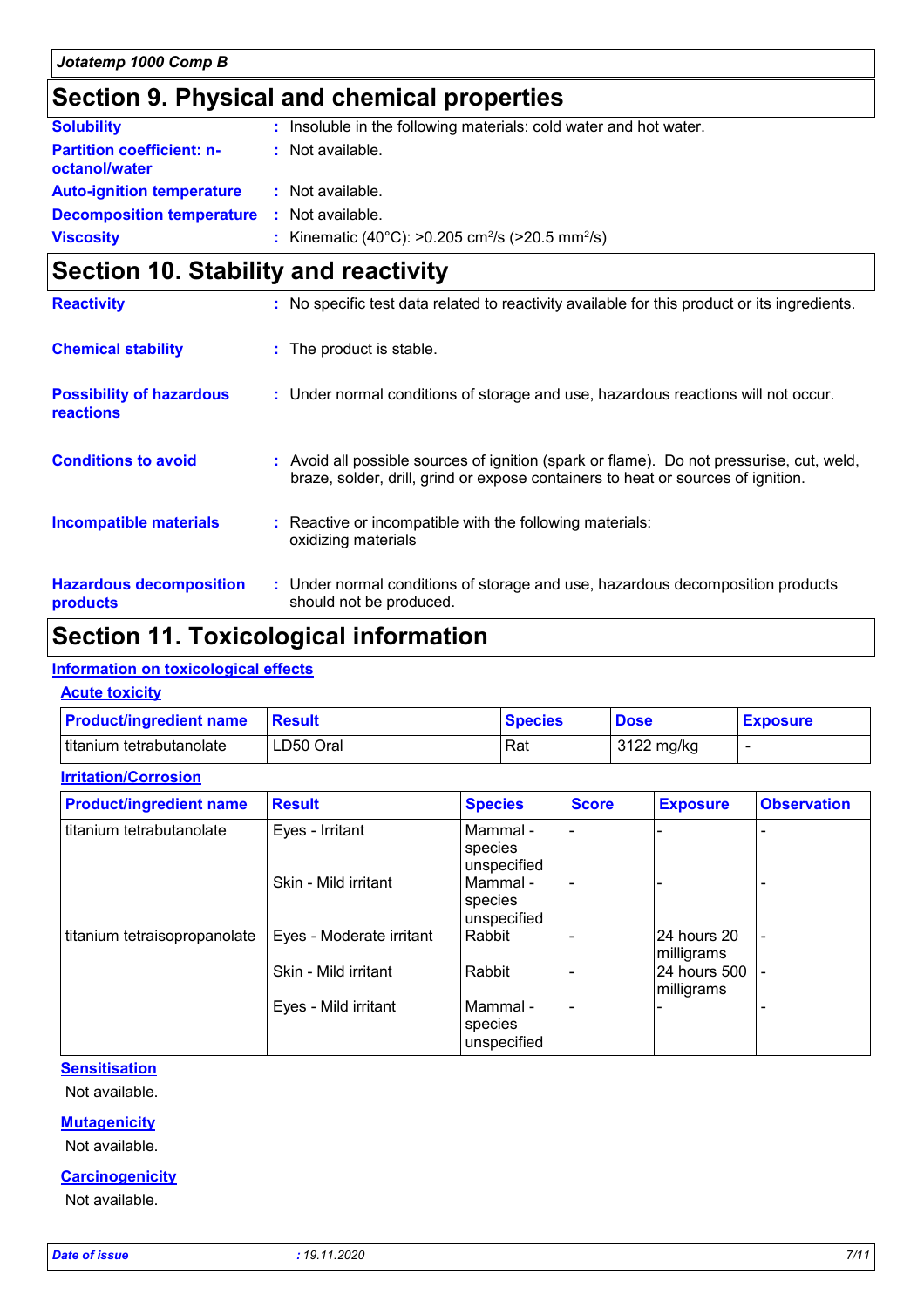### **Section 11. Toxicological information**

#### **Reproductive toxicity**

Not available.

#### **Teratogenicity**

Not available.

#### **Specific target organ toxicity (single exposure)**

| <b>Name</b>                  | <b>Category</b>          | <b>Route of</b><br><b>exposure</b> | <b>Target organs</b>                                |
|------------------------------|--------------------------|------------------------------------|-----------------------------------------------------|
| l titanium tetrabutanolate   | Category 3<br>Category 3 | Not applicable.<br>Not applicable. | Narcotic effects<br>Respiratory tract<br>irritation |
| titanium tetraisopropanolate | Category 3               | Not applicable.                    | Narcotic effects                                    |

#### **Specific target organ toxicity (repeated exposure)**

Not available.

#### **Aspiration hazard**

Not available.

#### **Information on likely routes :** Not available. **of exposure**

#### **Potential acute health effects**

| <b>Eve contact</b>  | : Causes serious eye damage.                                           |
|---------------------|------------------------------------------------------------------------|
| <b>Inhalation</b>   | : May cause drowsiness or dizziness. May cause respiratory irritation. |
| <b>Skin contact</b> | : Causes skin irritation.                                              |
| <b>Ingestion</b>    | : No known significant effects or critical hazards.                    |

#### **Symptoms related to the physical, chemical and toxicological characteristics**

| <b>Eye contact</b>  | : Adverse symptoms may include the following:<br>pain<br>watering<br>redness                                                                                                              |
|---------------------|-------------------------------------------------------------------------------------------------------------------------------------------------------------------------------------------|
| <b>Inhalation</b>   | : Adverse symptoms may include the following:<br>respiratory tract irritation<br>coughing<br>nausea or vomiting<br>headache<br>drowsiness/fatigue<br>dizziness/vertigo<br>unconsciousness |
| <b>Skin contact</b> | : Adverse symptoms may include the following:<br>pain or irritation<br>redness<br>blistering may occur                                                                                    |
| <b>Ingestion</b>    | : Adverse symptoms may include the following:<br>stomach pains                                                                                                                            |

|                                                   | Delayed and immediate effects as well as chronic effects from short and long-term exposure |
|---------------------------------------------------|--------------------------------------------------------------------------------------------|
| <b>Short term exposure</b>                        |                                                                                            |
| <b>Potential immediate</b><br><b>effects</b>      | : Not available.                                                                           |
| <b>Potential delayed effects : Not available.</b> |                                                                                            |

#### **Long term exposure**

*Date of issue : 19.11.2020 8/11*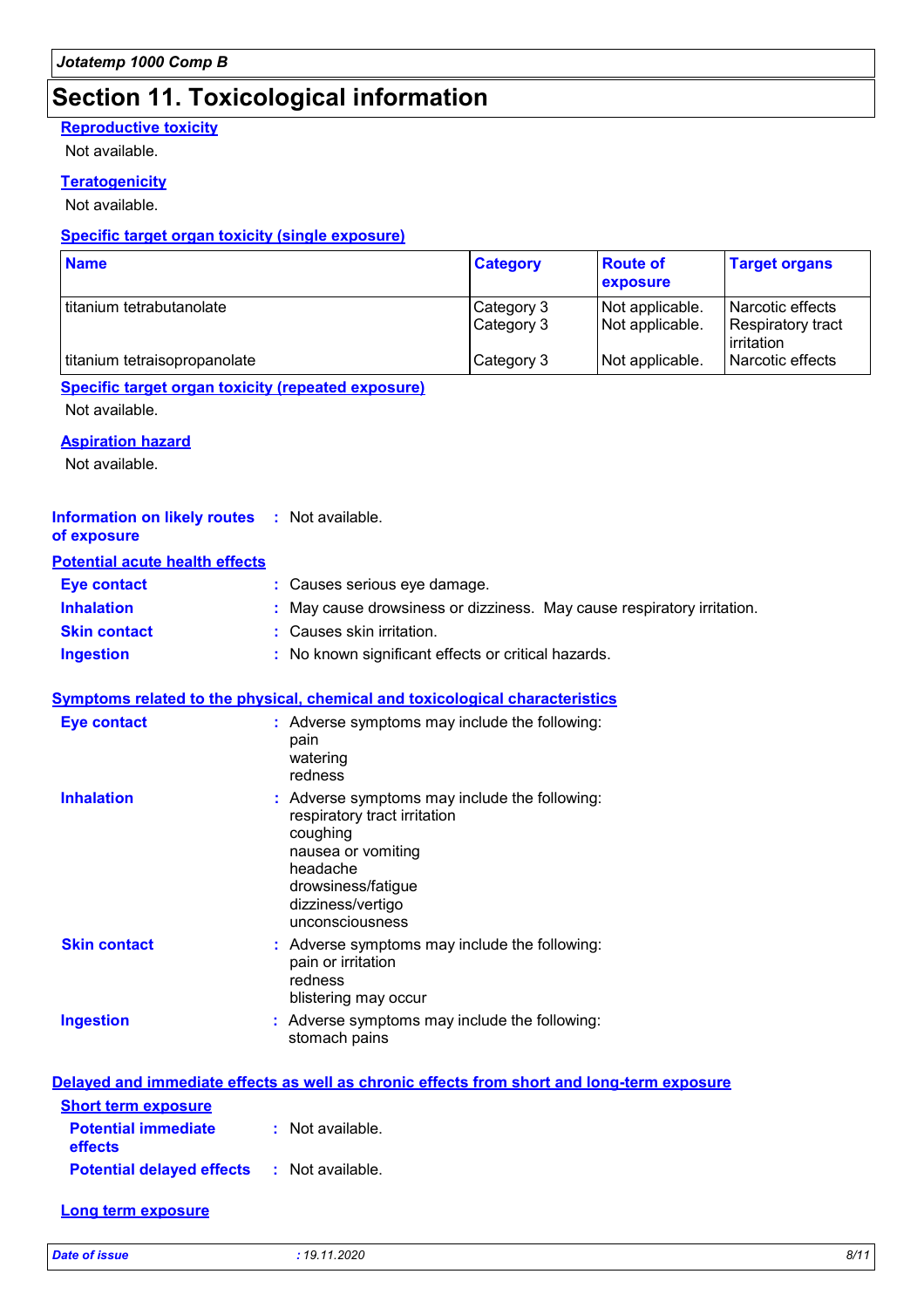### **Section 11. Toxicological information**

| <b>Potential immediate</b>              | : Not available.                                    |  |
|-----------------------------------------|-----------------------------------------------------|--|
| <b>Potential delayed effects</b>        | : Not available.                                    |  |
| <b>Potential chronic health effects</b> |                                                     |  |
| Not available.                          |                                                     |  |
| <b>General</b>                          | : No known significant effects or critical hazards. |  |
| <b>Carcinogenicity</b>                  | : No known significant effects or critical hazards. |  |
| <b>Mutagenicity</b>                     | : No known significant effects or critical hazards. |  |
| <b>Teratogenicity</b>                   | : No known significant effects or critical hazards. |  |
| <b>Developmental effects</b>            | : No known significant effects or critical hazards. |  |
| <b>Fertility effects</b>                | : No known significant effects or critical hazards. |  |

#### **Numerical measures of toxicity**

**Acute toxicity estimates**

Not available.

### **Section 12. Ecological information**

#### **Toxicity**

Not available.

#### **Persistence and degradability**

Not available.

#### **Bioaccumulative potential**

Not available.

#### **Mobility in soil**

**Soil/water partition coefficient (KOC) :** Not available.

**Other adverse effects** : No known significant effects or critical hazards.

### **Section 13. Disposal information**

| <b>Disposal methods</b> | : The generation of waste should be avoided or minimised wherever possible.<br>Disposal of this product, solutions and any by-products should at all times comply<br>with the requirements of environmental protection and waste disposal legislation<br>and any regional local authority requirements. Dispose of surplus and non-<br>recyclable products via a licensed waste disposal contractor. Waste should not be<br>disposed of untreated to the sewer unless fully compliant with the requirements of<br>all authorities with jurisdiction. Waste packaging should be recycled. Incineration or<br>landfill should only be considered when recycling is not feasible. This material and<br>its container must be disposed of in a safe way. Care should be taken when<br>handling emptied containers that have not been cleaned or rinsed out. Empty<br>containers or liners may retain some product residues. Vapour from product<br>residues may create a highly flammable or explosive atmosphere inside the<br>container. Do not cut, weld or grind used containers unless they have been cleaned<br>thoroughly internally. Avoid dispersal of spilt material and runoff and contact with |
|-------------------------|--------------------------------------------------------------------------------------------------------------------------------------------------------------------------------------------------------------------------------------------------------------------------------------------------------------------------------------------------------------------------------------------------------------------------------------------------------------------------------------------------------------------------------------------------------------------------------------------------------------------------------------------------------------------------------------------------------------------------------------------------------------------------------------------------------------------------------------------------------------------------------------------------------------------------------------------------------------------------------------------------------------------------------------------------------------------------------------------------------------------------------------------------------------------------------------------------------|
|                         | soil, waterways, drains and sewers.                                                                                                                                                                                                                                                                                                                                                                                                                                                                                                                                                                                                                                                                                                                                                                                                                                                                                                                                                                                                                                                                                                                                                                    |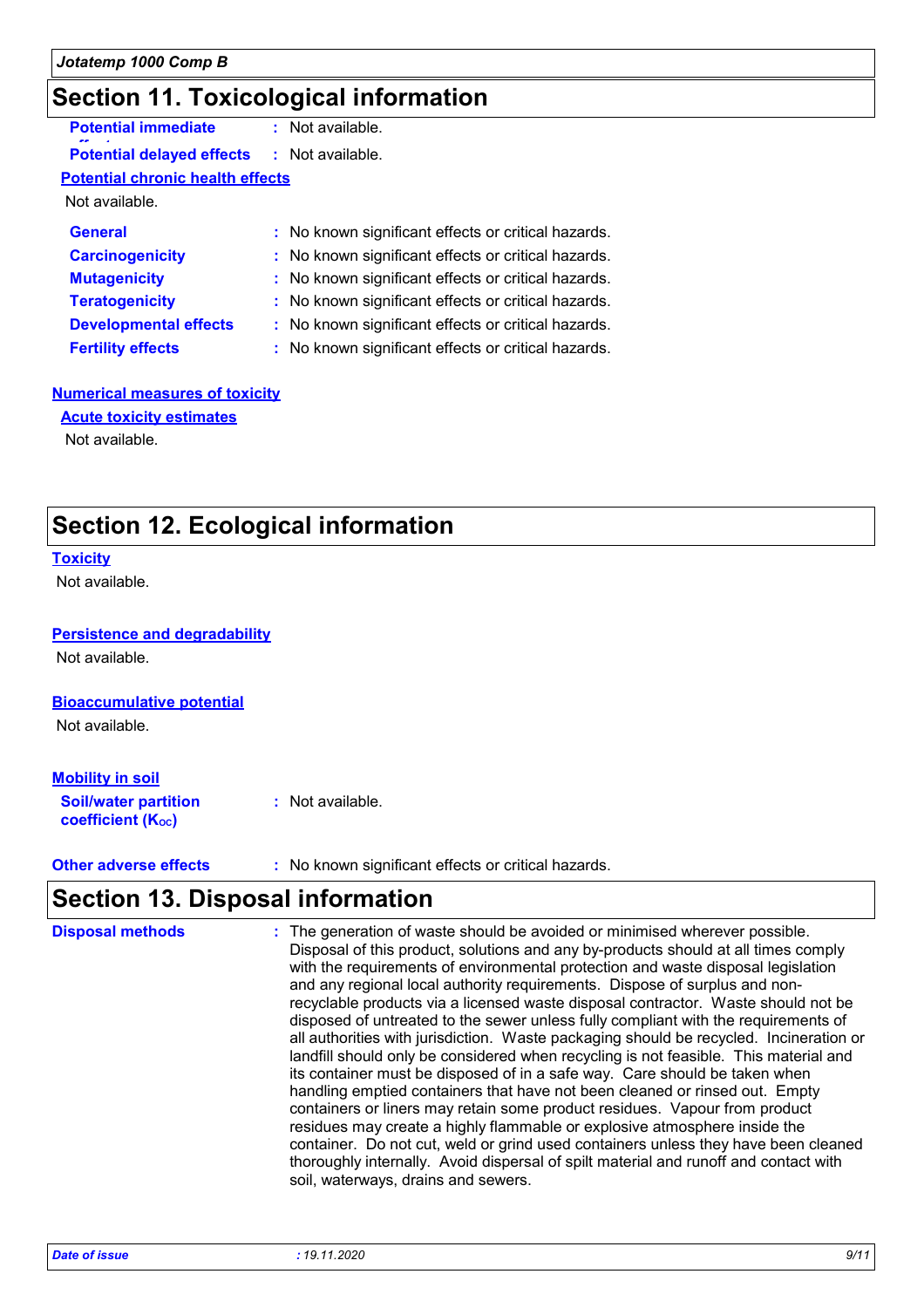### **Section 14. Transport information**

|                                      | <b>UN</b>                                                                  | <b>ADR/RID</b>                                                                | <b>IMDG</b>                                                                      | <b>IATA</b>                                                                   |
|--------------------------------------|----------------------------------------------------------------------------|-------------------------------------------------------------------------------|----------------------------------------------------------------------------------|-------------------------------------------------------------------------------|
| <b>UN number</b>                     | <b>UN1993</b>                                                              | <b>UN1993</b>                                                                 | <b>UN1993</b>                                                                    | <b>UN1993</b>                                                                 |
| <b>UN proper</b><br>shipping name    | Flammable liquid, n.o.<br>s. (titanium<br>tetrabutanolate, butan-<br>1-ol) | Flammable liquid, n.o.<br>s. (titanium<br>tetrabutanolate, butan-<br>$1$ -ol) | Flammable liquid, n.o.<br>s. (titanium<br>tetrabutanolate, butan-<br>$1$ -ol $)$ | Flammable liquid, n.o.<br>s. (titanium<br>tetrabutanolate, butan-<br>$1$ -ol) |
| <b>Transport hazard</b><br>class(es) | 3                                                                          | 3                                                                             | 3                                                                                | 3                                                                             |
| <b>Packing group</b>                 | $\mathbf{III}$                                                             | III                                                                           | III                                                                              | Ш                                                                             |
| <b>Environmental</b><br>hazards      | No.                                                                        | No.                                                                           | No.                                                                              | No.                                                                           |
| <b>Additional</b><br>information     |                                                                            | <b>Hazard identification</b><br>number 30<br>Tunnel code (D/E)                | <b>Emergency</b><br>schedules F-E, S-E                                           |                                                                               |

**Special precautions for user Transport within user's premises:** always transport in closed containers that are **:** upright and secure. Ensure that persons transporting the product know what to do in the event of an accident or spillage.

**Transport in bulk according :** Not available. **to Annex II of Marpol and the IBC Code**

### **Section 15. Regulatory information**

**Malaysia Inventory (EHS :** Not determined

**Register)**

**International regulations**

**Chemical Weapon Convention List Schedules I, II & III Chemicals**

Not listed.

**Montreal Protocol (Annexes A, B, C, E)**

Not listed.

**Stockholm Convention on Persistent Organic Pollutants** Not listed.

**Rotterdam Convention on Prior Informed Consent (PIC)**

Not listed.

**UNECE Aarhus Protocol on POPs and Heavy Metals**

Not listed.

### **Section 16. Other information**

| <b>History</b> |
|----------------|
|----------------|

| Date of printing                  | : 19.11.2020 |
|-----------------------------------|--------------|
| Date of issue/Date of<br>revision | : 19.11.2020 |
| Date of previous issue            | : 05.06.2019 |
| <b>Version</b>                    | $\pm$ 1      |